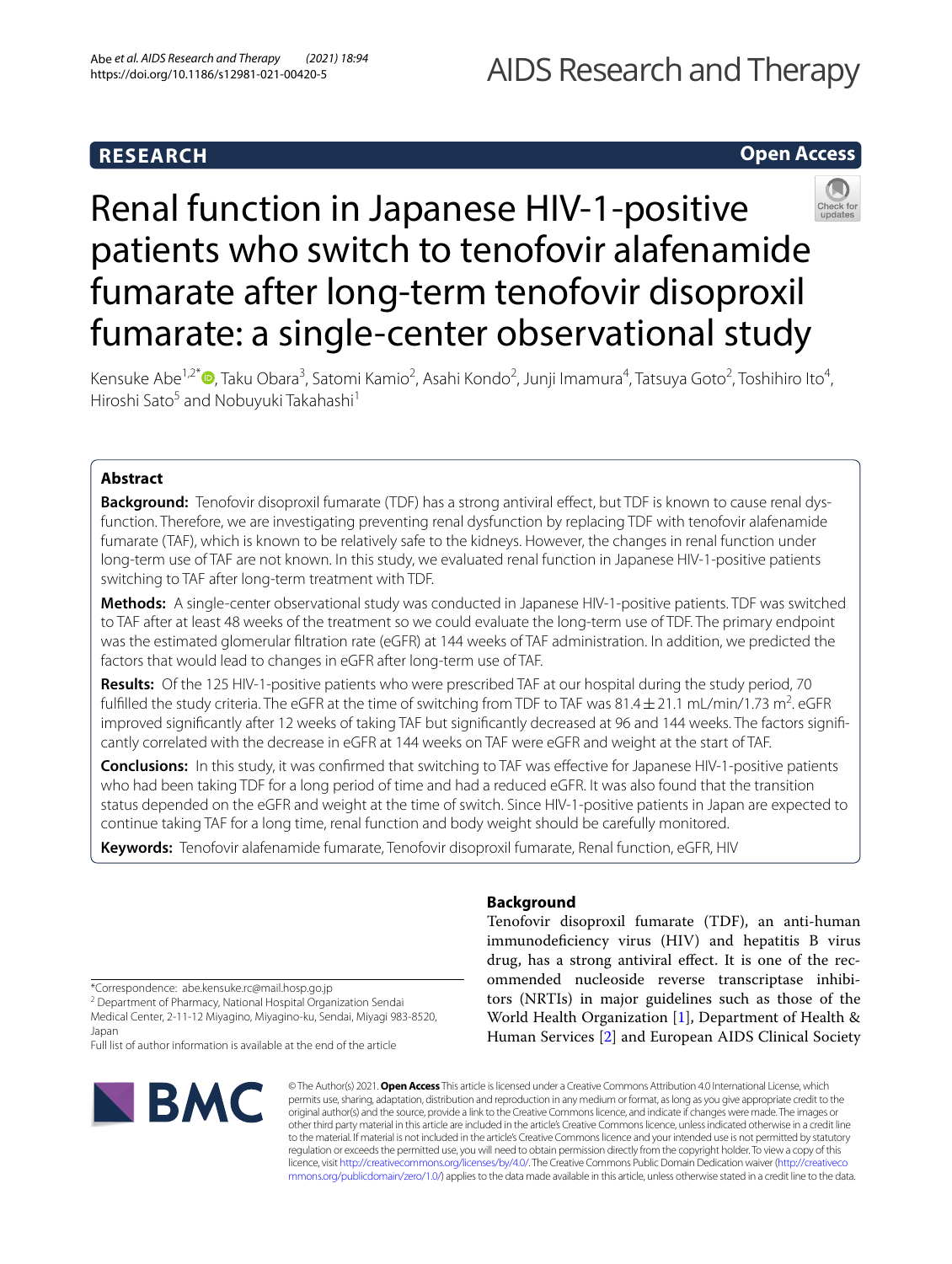[[3\]](#page-10-2). However, it is known that renal dysfunction is caused by the use of TDF [[4\]](#page-10-3). In particular, Japanese HIV-1-infected patients with low body weight need to be carefully followed up [[5\]](#page-10-4). Renal dysfunction due to TDF has been reported to be reversible, depending on the duration of treatment [[6\]](#page-10-5).

In addition, tubulointerstitial nephropathy, such as tubular necrosis, mitochondrial swelling, tubular atro-phy, and interstitial fibrosis, may be observed [\[7](#page-10-6)]. The mechanism by which tubulointerstitial nephropathy develops is that tenofovir (TFV), the active ingredient of TDF, is taken up from the blood into tubular cells via organic anion transporter type 1 in the proximal tubule of the kidney, and then multidrug resistance protein type 4 excretes TFV in urine [[8,](#page-10-7) [9\]](#page-10-8). During this process, TFV is enriched intracellularly, where it causes tubular cell damage [[10\]](#page-10-9).

Tenofovir alafenamide fumarate (TAF), which was approved and launched in 2016 in Japan, is said to have less efect on tubular cells than TDF [[11](#page-10-10)]. TAF is highly stable in plasma, is metabolized to TFV after translocation into HIV target cells, and exerts an anti-HIV efect  $[12]$  $[12]$ . It shows strong antiviral effects at doses less than one-tenth those of TDF  $[13]$  $[13]$ . Therefore, it is expected that TAF may reduce the tubular injury and bone density decrease seen with TDF  $[11, 14]$  $[11, 14]$  $[11, 14]$  $[11, 14]$ . The Japanese anti-HIV treatment guideline [\[15](#page-10-14)] has recommended TAF instead of TDF as one of the frst-line treatments for NRTI since 2017.

We are investigating preventing renal dysfunction by switching TDF to TAF. There are reports that switching from TDF to TAF afects body weight and lipid metabolism [\[16](#page-10-15)]. In Japanese, increased body mass index (BMI) is associated with a decreased estimated glomerular fltration rate (eGFR) and chronic kidney disease [[17,](#page-10-16) [18](#page-10-17)]. Therefore, even under the long-term administration of TAF, we need to pay close attention to some laboratory values. In this study, we evaluated the progression of renal function in Japanese HIV-1-positive patients 144 weeks after switching from long-term TDF to TAF. Furthermore, we investigated the status of weight and lipid metabolism in Japanese HIV-1-positive patients after switching from TDF to TAF.

# **Methods**

# **Study design and patients**

We performed a single-center observational study of Japanese HIV-1-positive patients using the medical records at the National Hospital Organization Sendai Medical Center in Sendai, a regional city in northern Japan.

In our hospital as of December 2019, 170 HIV-1-positive patients were on antiretroviral therapy. In this study, the subjects were Japanese HIV-1-positive adults aged

18 years or older of any sex who had changed from TDF 300 mg per day to TAF 25 mg or TAF 10 mg (the latter in the case of a regimen containing cobicistat or ritonavir) per day at our hospital before March 2020. Since the duration of the randomized, open-label, non-inferiority study (Study 934) comparing efavirenz (EFV) with emtricitabine  $(FTC) + TDF$  or zidovudine/lamivudine combination, which served as the approval review data for the FTC/TDF combination, was 48 weeks, to evaluate renal function after a certain period of TDF use, we defned 48 weeks or longer as long-term treatment and included only patients who had taken TDF for more than 48 weeks  $[19]$  $[19]$ . The subjects for drug change in this study were Japanese HIV-1-positive patients who were changed from TDF to TAF based on laboratory fndings that serum creatinine remained above 1.2 mg/dL, which is the upper limit of the standard value in our hospital, or urinary β2-microglobulin (Uβ2MG) was abnormally high above 10,000 μg/L due to TDF administration, and Japanese HIV-1-positive patients who did not have obvious renal dysfunction but were explained by physicians and pharmacists that they would be changed from TDF to TAF to prevent deterioration of renal function by continued use of TDF. The third agent class of drugs such as non-nucleoside reverse transcriptase inhibitors (NNR-TIs), protease inhibitors (PIs), and integrase strand transfer inhibitors (INSTIs), which were given with TDF, were not changed in order to monitor the impact of the switch from TDF to TAF.

In Japan, TDF was launched in April 2004. TAF was frst launched in Japan in June 2016 as part of Genvoya® combination tablets. It was subsequently launched in December 2016 as part of the Descovy® LT combination tablet, which contains 10 mg of low-dose TAF for use in booster-containing antiretroviral therapy, and as part of the Descovy® HT combination tablet, which contains 25 mg of high-dose TAF for use in booster-free antiretroviral therapy.

This study was approved by the Clinical Research Department and the Human Research Ethics Committee of National Hospital Organization Sendai Medical Center and is registered under No. 31-93 and C31-86.

# **Measurements**

Laboratory values were studied at the start of taking TDF and when the patients were switched to TAF after taking TDF for more than 48 weeks. In addition, after the switch from TDF to TAF, laboratory tests were performed at 12, 24, and 48 weeks. After that, the tests were done every 48 weeks up to 144 weeks.

The laboratory tests measure the viral load of HIV-1 ribonucleic acid (HIV-1 RNA) and cluster of diferentiation 4+ T cell (CD4) counts to determine the status of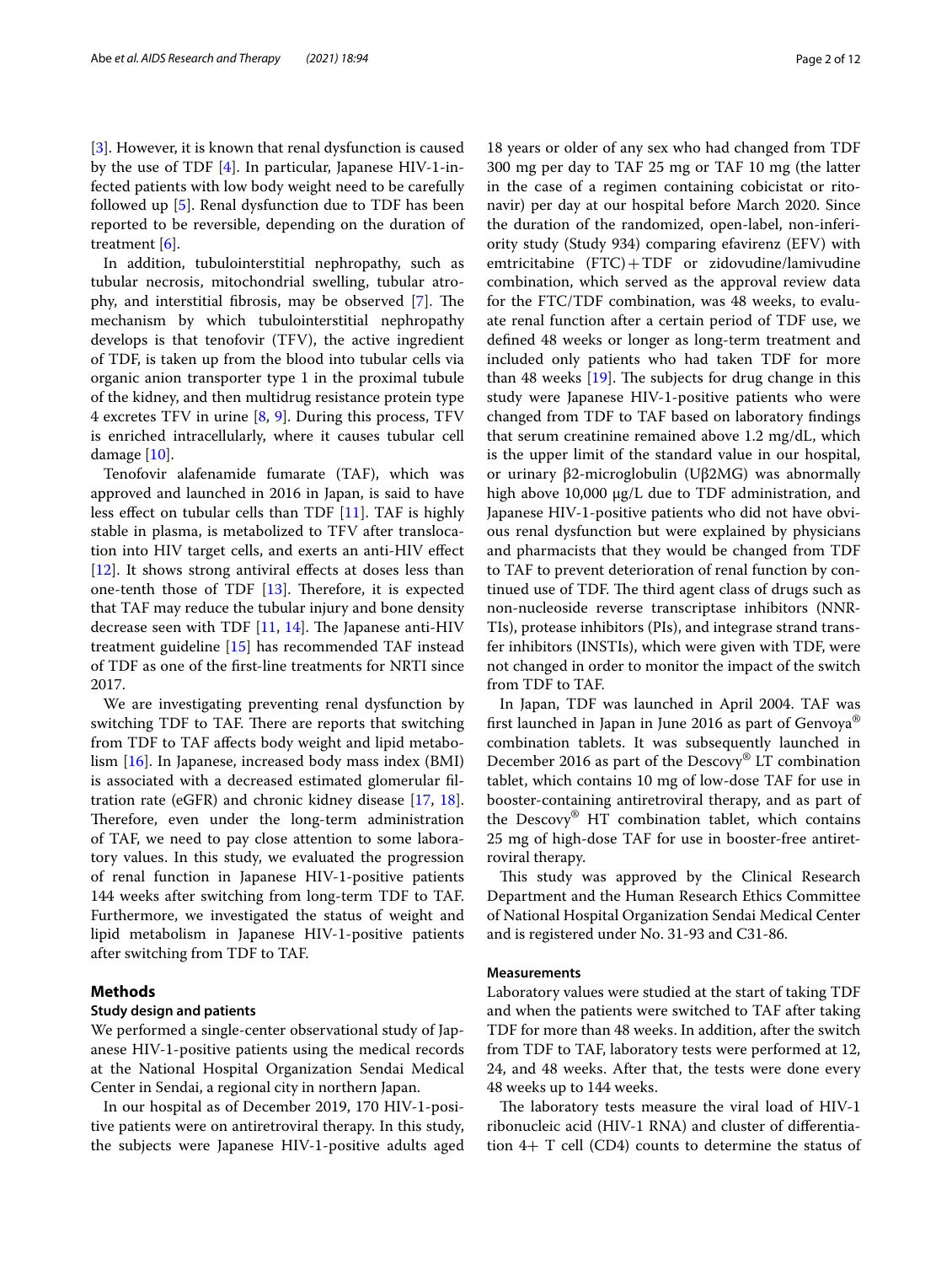HIV infection suppression. In addition, eGFR, urine protein (UP), and blood urea nitrogen (BUN) are examined as indices of renal function, and Uβ2MG is used as an index of renal tubular disorder. BMI is used in the study as a measure of body weight to take into account the small stature of Japanese. Although triglyceride (TG), total cholesterol, HDL cholesterol, and LDL cholesterol are tested as lipid parameters in our hospital as an indicator of lipid metabolism, cholesterol-related tests were often not performed during the period of TDF administration, so we could not sufficiently tabulate the results. Therefore, TG is adopted as a lipid parameter in this study. In addition, patients taking hyperlipidemic drugs such as fbrates and statins were considered to have abnormal lipid metabolism. BMI was calculated from the height and the recorded body weight, and its classifcation was based on World Health Organization Western Pacifc Region: BMI  $(\text{kg/m}^2)$ =[body weight] × [height]<sup>-2</sup> [[20](#page-10-19)]. eGFR was calculated using  $eGFR_{CG}$  calculated by the Cockcroft–Goult equation and the eGFR recommended by the Japanese Society of Nephrology.  $eGFR_{CG}$  tends to be overestimated in the evaluation of renal function in Japanese [\[21](#page-10-20)], so the latter eGFR  $(mL/min/1.73 \text{ m}^2) = 194 \times \text{[serum]}$ creatinine]<sup>−1.094</sup> × [age]<sup>−0.287</sup> × [0.739 if female] [[22](#page-10-21)] was adopted. The GFR classification to classify the stage of chronic kidney disease (CKD) was as follows: an eGFR greater than or equal to 90.00 mL/  $min/1.73$   $m^2$  at the start of TAF was defined as G1, G2 was eGFR greater than or equal to 60.00 mL/min/1.73  $m<sup>2</sup>$ and less than  $90.00 \text{ mL/min}/1.73 \text{ m}^2$ , G3a was eGFR greater than or equal to  $45.00 \text{ mL/min}/1.73 \text{ m}^2$  and less than 60.00 mL/min/1.73 m<sup>2</sup>, G3b was eGFR greater than or equal to 30.00 mL/min/1.73  $m^2$  and less than  $45.00 \text{ mL/min}/1.73 \text{ m}^2$ , G4 was eGFR greater than or equal to 15.00 mL/min/1.73  $\text{m}^2$  and less than 30.00 mL/  $min/1.73$   $m^2$  and G5 was eGFR less than 15.00 mL/  $min/1.73 \text{ m}^2 [23]$  $min/1.73 \text{ m}^2 [23]$ .

The primary endpoint was the eGFR value after 144 weeks, using the time of switching from TDF to TAF as the baseline, to evaluate the efect of long-term use of TAF on renal function. As a secondary endpoint, eGFR values at 12, 24, 48, and 96 weeks after switching to TAF were compared with baseline. Changes in Uβ2MG, BMI, and TG values after switching to TAF were also checked as well as eGFR values and compared to baseline. Finally, we predicted the factors that would afect the change in eGFR after 144 weeks of prolonged use of TAF. eGFR, Uβ2MG, body weight, and TG values at the start of TAF, which are related to the endpoints of this study, were frst discussed as factors that would afect the change in eGFR at 144 weeks. Other explanatory variables included age at the time of starting TAF, sex, duration of taking TDF, and the third agent class of drugs used in combination with TAF. The objective variable to assess the effect on eGFR after taking TAF was calculated as the diference in eGFR values from the start of taking TAF to 144 weeks, which was defned as a decrease of more than 10 mL/  $min/1.73 \text{ m}^2 [5]$  $min/1.73 \text{ m}^2 [5]$  $min/1.73 \text{ m}^2 [5]$ .

## **Statistical analysis**

For eGFR, BMI, and TG, the baseline was set at the start of taking TAF, and statistical analysis was performed using the paired t-test for the mean values at each study period. For Uβ2MG, the median of each study period was statistically analyzed using the Wilcoxon signed rank test with the start of TAF as the baseline. For each group of eGFR and Uβ2MG after GFR classifcation, eGFR was analyzed by the paired t-test and Uβ2MG by the Wilcoxon signed rank test for each study period using the start of TAF as the baseline. For Uβ2MG after GFR classifcation, the median values at the time of switch to TAF were also statistically analyzed by Wilcoxon rank sum test for each group. The median TDF duration in each group after GFR classifcation was statistically analyzed by Wilcoxon rank sum test. To identify the factors afecting eGFR, multiple logistic regression analysis was performed. All statistical analyses were performed with JMP®, version 14.2 (SAS Institute, Cary, North Carolina, USA).

# **Results**

# **Study population**

Of the 125 HIV-1-positive patients who were prescribed TAF at our hospital during the study period, which ran until March 31, 2020, 70 patients fulflled the inclusion criteria and constituted the study patients. The first set of excluded subjects were 5 patients who had taken TDF for less than 48 weeks before TAF, 13 patients who changed from abacavir, a non-Japanese person and 18 patients who took TAF without having taken TDF. Thus, the study started with 88 patients, but 11 patients were transferred to other hospitals during the course of the study, and 5 patients discontinued their visits. In addition, 2 patients did not receive TAF for the full 144 weeks.

The characteristics of the 70 patients in the study are shown in Table [1.](#page-3-0) The median age at the time of conversion from TDF to TAF was 44 (interquartile range  $=$  37–49) years, 92.9% of the patients being male. Many of them had good viral control, with a median CD4 count of 480 (interquartile range $=$ 332–627) cells/  $\mu$ L. The percentage of patients taking some third agent class drugs is shown in Table [1](#page-3-0). The median duration of treatment with TDF was  $274$  (interquartile range $=128-$ 454) weeks. The median serum creatinine at the time of the switch from TDF to TAF was 0.84 (interquartile range  $= 0.72 - 0.97$ ) mg/dL, and the median eGFR was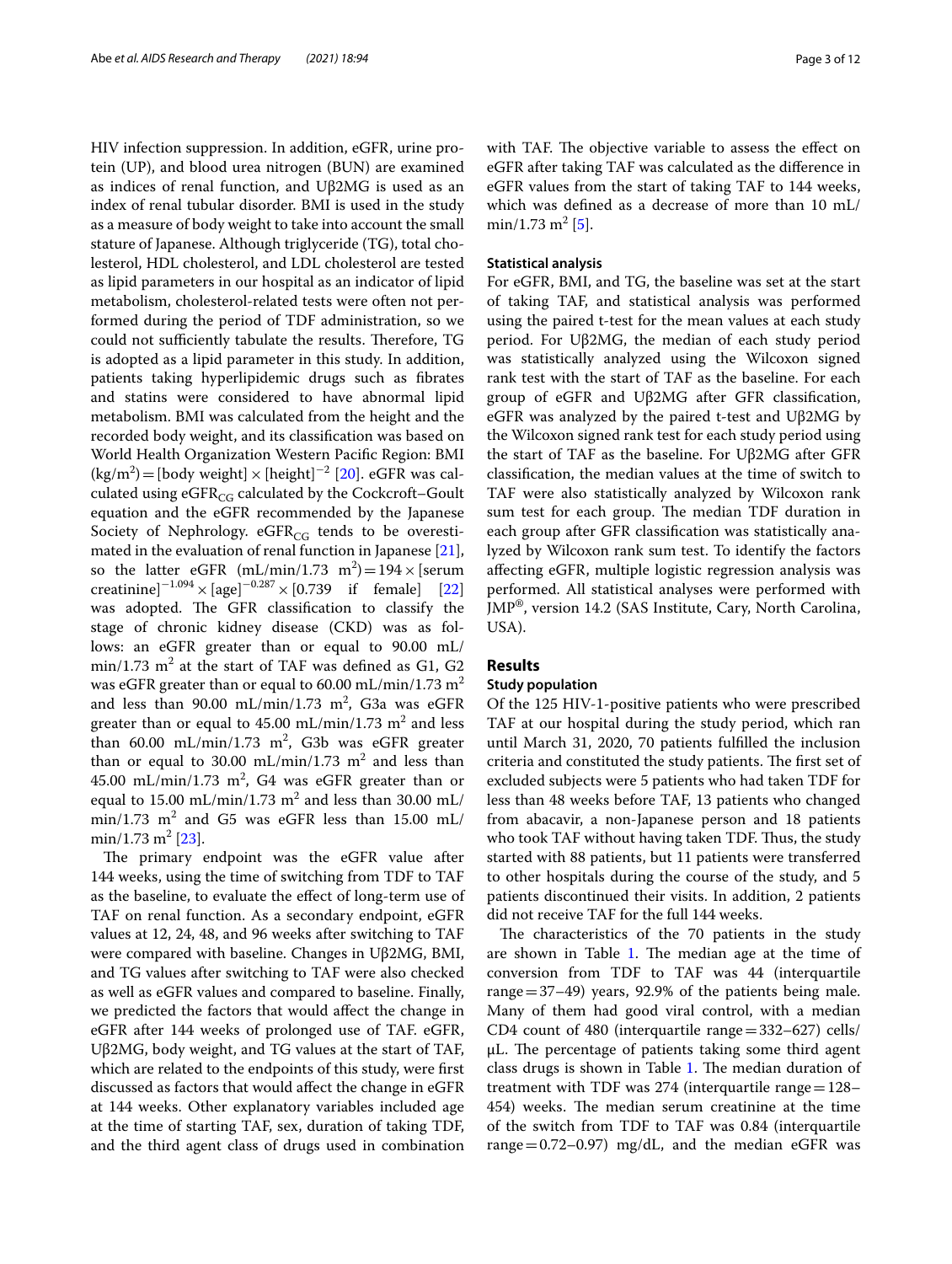# <span id="page-3-0"></span>**Table 1** Characteristics of patients

| Variable                                                      | <b>Baseline when</b><br>switching to taking TAF<br>from TDF |
|---------------------------------------------------------------|-------------------------------------------------------------|
| Number of patients                                            | 70                                                          |
| Median age, year (interquartile range)                        | 44 (37-49)                                                  |
| Male, n (%)                                                   | 65 (92.9)                                                   |
| Median HIV-1 RNA, copies/mL (interquartile range)             | $<$ 40 ( $<$ 40 to $<$ 40)                                  |
| Median CD4 counts, cells/µL (interquartile range)             | 480 (332-627)                                               |
| Third agent class drugs                                       |                                                             |
| INSTI, n (%)                                                  | 61(87.1)                                                    |
| Dolutegravir (DTG), n (%)                                     | 32 (45.7)                                                   |
| Elvitegravir (EVG), n (%)                                     | 18(25.7)                                                    |
| Raltegravir (RAL), n (%)                                      | 11(15.7)                                                    |
| PI, n (%)                                                     | 9(12.9)                                                     |
| Boosted darunavir (bDRV), n (%)                               | 9(12.9)                                                     |
| Median TDF duration, weeks (interquartile range)              | 274 (128-454)                                               |
| Median serum creatinine, mg/dL (interquartile range)          | $0.84(0.72 - 0.97)$                                         |
| Median eGFR, mL/min/1.73 m <sup>2</sup> (interquartile range) | 80.89 (68.12-92.02)                                         |
| GFR categories, (mL/min/1.73 m <sup>2</sup> ) <sup>a</sup>    |                                                             |
| G1 (≧90), %                                                   | 27.1                                                        |
| G2 (60-89), %                                                 | 58.6                                                        |
| G3a (45-59), %                                                | 12.9                                                        |
| G3b (30-44), %                                                | 1.4                                                         |
| Median Uβ2MG, μg/L (interquartile range)                      | 267 (114-869)                                               |
| $UP 1 + or 2 +, %$                                            | 6.0                                                         |
| Median BUN, mg/dL (interquartile range)                       | $13.5(11.0 - 16.0)$                                         |
| Median body weight, kg (interquartile range)                  | 70.1 (60.8-75.9)                                            |
| Median BMI, kg/m <sup>2</sup> (interquartile range)           | 23.4 (21.3-26.1)                                            |
| Median TG, mg/dL (interquartile range)                        | 145 (91-230)                                                |
| Hypertension, n (%)                                           | 10(14.3)                                                    |
| Diabetes mellitus, n (%)                                      | 3(4.3)                                                      |
| Abnormal lipid metabolism, n (%)                              | 9(12.9)                                                     |
| Fibrate treatment, n (%)                                      | $(7.1)^{b}$                                                 |
| Statin treatment, n (%)                                       | $4(5.7)^{b}$                                                |

*TAF* tenofovir alafenamide fumarate, *TDF* tenofovir disoproxil fumarate, *HIV* human immunodefciency virus, *RNA* ribonucleic acid, *CD4* cluster of diferentiation 4+ T cell, *INSTI* integrase strand transfer inhibitor, *PI* protease inhibitor, *eGFR* estimated glomerular fltration rate, *GFR* glomerular fltration rate, *Uβ2MG* urinary β2-microglobulin, *UP* urine protein, *BUN* blood urea nitrogen, *BMI* body mass index, *TG* triglycerides

<sup>a</sup> No patients were categorized into G4 or G5

<sup>b</sup> No patient took these drugs together

80.89 mL/min/1.73  $m^2$  (interquartile range=68.12-92.02) mL/min/1.73 m<sup>2</sup>. The median Uβ2MG level was 267 (interquartile range = 114–869)  $\mu$ g/L, but one patient had an abnormally high level of up to 87,400 μg/L. Four patients (5.7%) were switched to TAF after the physician determined that they had TDF-related tubular damage based on their serum creatinine and Uβ2MG levels. They were all male. The other patients were switched from TDF to TAF prophylactically to avoid future renal damage. The median body weight was 70.1 (interquartile range= $60.8-75.9$ ) kg, the median TG was 145

(interquartile range= $91-230$ ) mg/dL, and patients receiving medication for hypertension, diabetes mellitus, and lipid metabolic disorders are shown in Table [1.](#page-3-0)

# **Change in renal function**

The mean eGFR $\pm$ standard error was  $104.42 \pm 24.60$  mL/  $min/1.73$   $m<sup>2</sup>$  at the time of starting antiretroviral therapy as shown in Fig. [1A](#page-4-0). At the time of the change from TDF to TAF after more than 48 weeks of TDF medication, the mean eGFR $\pm$ standard error was  $81.42 \pm 21.10$  mL/  $min/1.73$  $min/1.73$  $min/1.73$  m<sup>2</sup>. Figure 1A shows a significant decrease in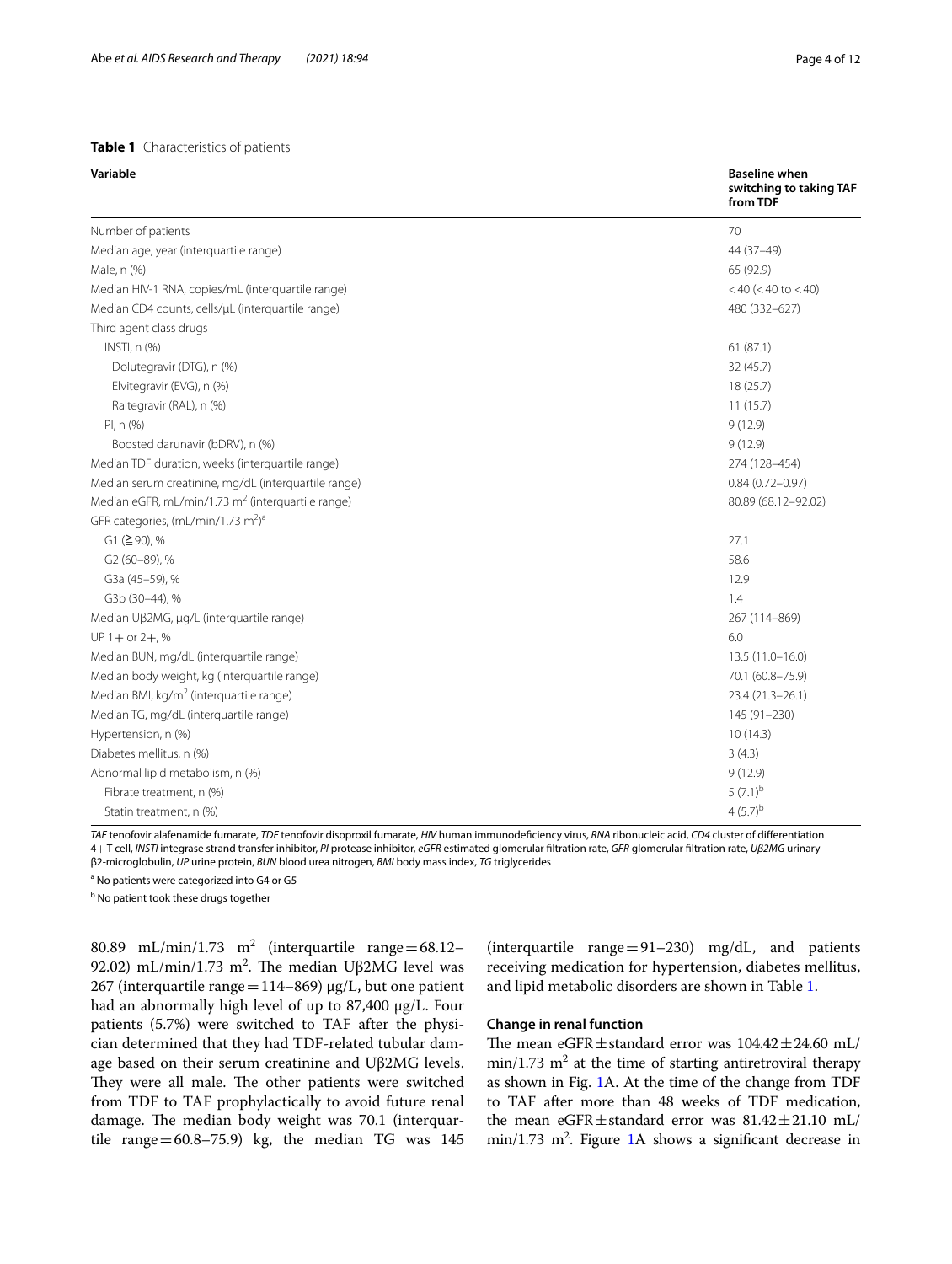

<span id="page-4-0"></span>48 weeks, 96 weeks and 144 weeks after starting TAF. \*p < 0.05 is defined as significant differences by the paired t-test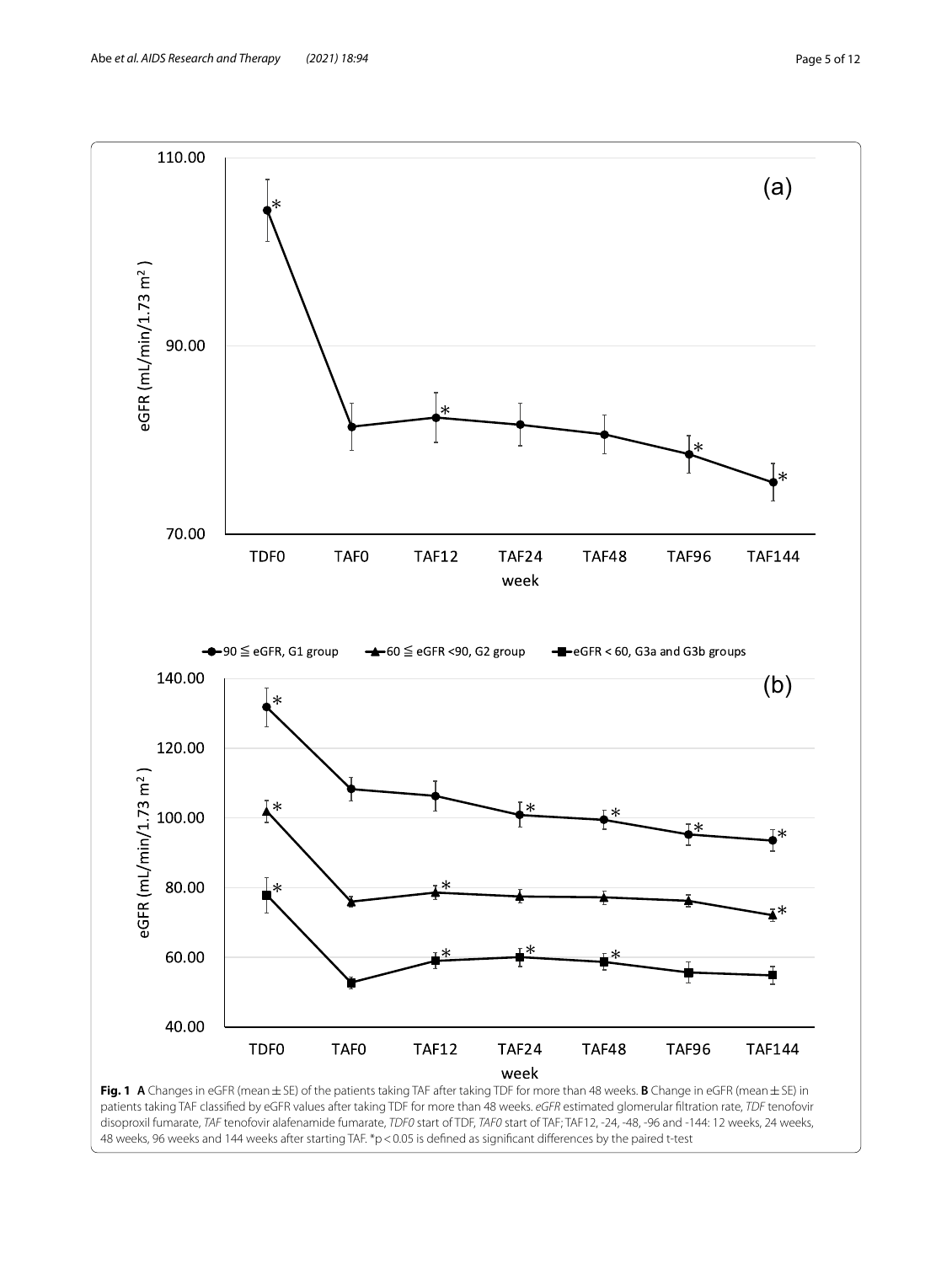eGFR from TDF0 to TAF0 (mean difference=24.07 mL/  $min/1.73$   $m^2$ , 95% confidence interval = 19.45–28.68, p<0.0001), which was signifcantly improved with TAF12  $(\text{mean difference} = 2.49 \text{ mL/min}/1.73 \text{ m}^2, 95\% \text{ confi}$ dence interval =  $0.38-4.60$ , p =  $0.011$ ). TAF96 (mean difference =  $-2.92$  mL/min/1.73 m<sup>2</sup>, 95% confidence interval=−6.07–0.23, p=0.034) and TAF144 (mean dif $f$ ference=−5.79 mL/min/1.73 m<sup>2</sup>, 95% confidence interval =  $-8.88$  to  $-2.70$ , p=0.0002) showed a significant decrease compared to TAF0. The sample size for TAF0 is 70, while TDF0 is 56, TAF12 is 56, TAF24 is 64, TAF48 is 70, TAF96 is 70, and TAF144 is 69.

The trends of eGFR in the 3 groups based on GFR classifcation are shown in Fig. [1](#page-4-0)B. Incidentally, there were no G4 or G5 patients in the present study. According to the analysis by the Wilcoxon rank sum test, there was no diference between the mean TDF duration $\pm$ standard error of the G1 group (300 $\pm$ 34 weeks), the G2 group (287 $\pm$ 32 weeks) and the G3a and G3b groups  $(311 \pm 60$  weeks), G1 vs. G2 is mean diference=7.74 weeks, 95% confdence interval=−31.00–176.00, p=0.11, G1 vs. G3a and G3b is mean diference=1.53 weeks, 95% confdence interval=−185.00–183.00, p=0.65 and G2 vs. G3a and G3b is mean diference=−4.79 weeks, 95% confdence inter $val = -183.00 - 81.00$ , p=0.36.

The eGFR in the G1 group decreased continuously after the switch from TDF to TAF. In particular, 24 weeks after switching to TAF, the eGFR decreased significantly (mean difference =  $-7.07$  mL/  $\text{min}/1.73 \text{ m}^2$ , 95% confidence interval =  $-12.18 \text{ to}$ −1.97, p=0.0048). Next, in the G2 group, eGFR increased signifcantly at 12 weeks after switching from TDF to TAF (mean difference  $= 2.75$  mL/min/1.73 m<sup>2</sup>, 95% confidence interval =  $0.39 - 5.12$ , p = 0.012). Thereafter, eGFR remained stable, without a signifcant difference, until 96 weeks (mean difference $=0.33$  mL/ min/1.73 m<sup>2</sup>, 95% confidence interval =  $-2.11-2.78$ ,  $p=0.39$ ), but at 144 weeks, eGFR decreased significantly (mean difference =  $-3.52$  mL/min/1.73 m<sup>2</sup>, 95% confidence interval =  $-6.20$  to  $-0.85$ ,  $p = 0.0056$ ). Finally, in the G3a and G3b groups, eGFR was signifcantly higher at 12 weeks after switching from TDF to TAF compared to TAF0 (mean difference=5.23 mL/  $min/1.73$   $m^2$ , 95% confidence interval = 0.31–10.15,  $p=0.020$ ), and was also significantly higher at 24 (mean difference =  $6.20$  mL/min/1.73 m<sup>2</sup>, 95% confidence interval = 1.29–11.1,  $p = 0.0098$ ) and 48 weeks (mean difference =  $6.06$  mL/min/1.73 m<sup>2</sup>, 95% confidence interval =  $1.87-10.26$ , p = 0.0048) compared to TAF0. However, no signifcant diference occurred at 96 (mean difference =  $2.92$  mL/min/1.73 m<sup>2</sup>, 95% confidence interval=−2.64–8.48, p=0.13) and 144 weeks (mean difference =  $2.16$  mL/min/1.73 m<sup>2</sup>, 95% confidence interval=−2.21–6.52, p=0.15). In the G1 group, the number of samples for TAF0 is 19, while TDF0 is 12, TAF12 is 14, TAF24 is 18, TAF48 is 19, TAF96 is 19, and TAF144 is 19. In the G2 group, the number of samples for TAF0 is 41, while TDF0 is 35, TAF12 is 33, TAF24 is 37, TAF48 is 41, TAF96 is 41, and TAF144 is 40. In the G3a and G3b groups, the number of samples for TAF0 is 10, while TDF0 is 9, TAF12 is 9, TAF24 is 9, TAF48 is 10, TAF96 is 10, and TAF144 is 10.

As shown in Fig. [2](#page-5-0)A, Uβ2MG signifcantly decreased at TAF12 (mean difference =  $-2600.8$  μg/L, 95% confdence interval=−6790.4–1588.8, p=0.0092) compared with TAF0 and continued to signifcantly decrease until TAF144 (mean difference = −2452.7  $\mu$ g/L, 95% confidence interval =  $-5641.6-736.2$ , p = 0.0011). The trends of UβMG in the 3 groups based on the GFR classifcation are shown in Fig. [2](#page-5-0)B. As in Fig. [1B](#page-4-0), the groups were G1, G2, G3a and G3b. The UβMG of the G3a and G3b groups at the time of switching from TDF to TAF was signifcantly higher than that of the G1 and G2 groups. G1 vs. G2 is mean difference =  $2.53 \mu g/L$ , 95% confidence interval = −89.0−279.0, p = 0.57, G1 vs. G3a and G3b is mean difference = 7.91  $\mu$ g/L, 95% confidence interval =  $99.0 - 9792.0$ ,  $p = 0.010$  and G2 vs. G3a and G3b is mean difference = 11.46  $\mu$ g/L, 95% confdence interval=61.0–9108.0, p=0.021. After the switch from TDF to TAF, UβMG in groups G3a and G3b decreased signifcantly at TAF12 (mean difference =  $-16,514.0$   $\mu$ g/L, 95% confidence interval=−52,967.0–19,938.3, p=0.016), and the signifcant decrease continued thereafter until TAF144 (mean diference=−15,441.0 μg/L, 95% confdence interval=−45,004.0–14,121.2, p=0.0078). In groups G1 and G2, UβMG, which was originally low at the time of switching from TDF to TAF, further decreased significantly at TAF48 (G1 mean difference = −121.5  $\mu$ g/L, 95% confdence interval=−261.8–18.7, p=0.021 and G2 mean difference =  $-860.8$  µg/L, 95% confidence interval =  $-1980.2-258.6$ , p = 0.0038).

(See fgure on next page.)

<span id="page-5-0"></span>**Fig. 2 A** Changes in Uβ2MG (median±interquartile range: IR) of the patients switching from TDF to TAF. **B** Changes in Uβ2MG (median±interquartile range: IR) of the patients switching from TDF to TAF. TAF: tenofovir alafenamide fumarate; TAF0: start of TAF; TAF12, -24, -48, -96 and -144: 12 weeks, 24 weeks, 48 weeks, 96 weeks and 144 weeks after starting TAF. \*p<0.05 is defined as a significant difference by the Wilcoxon rank sum test between groups.  $^\dagger$ p < 0.05 is defined as a significant difference by Wilcoxon signed rank test for G1 group.  $^\dagger$ p < 0.05 is defined as significant differences by the Wilcoxon signed rank test for the G2 group.  ${}^5p< 0.05$  is defined as significant differences by the Wilcoxon signed rank test for the G3a and G3b groups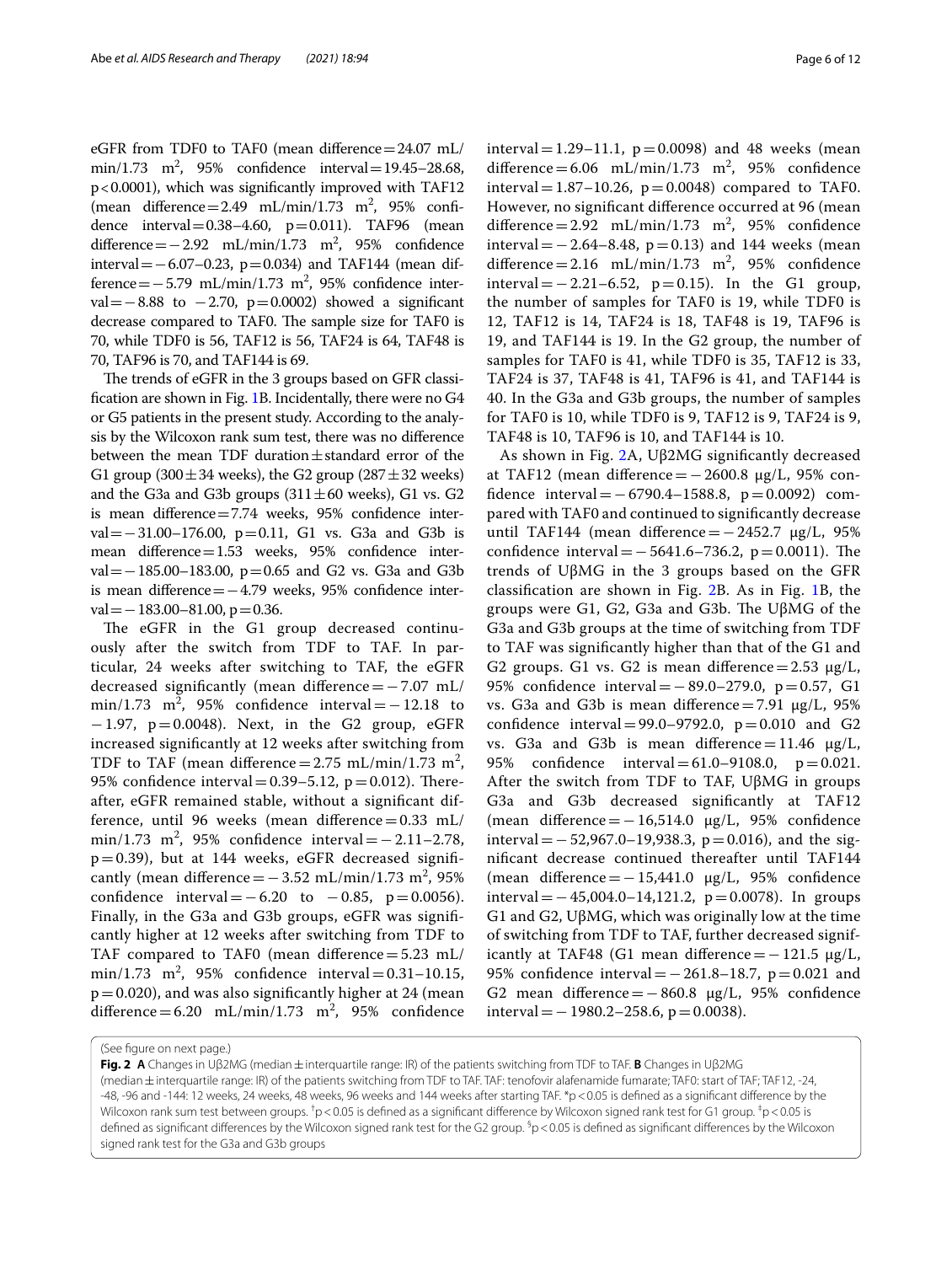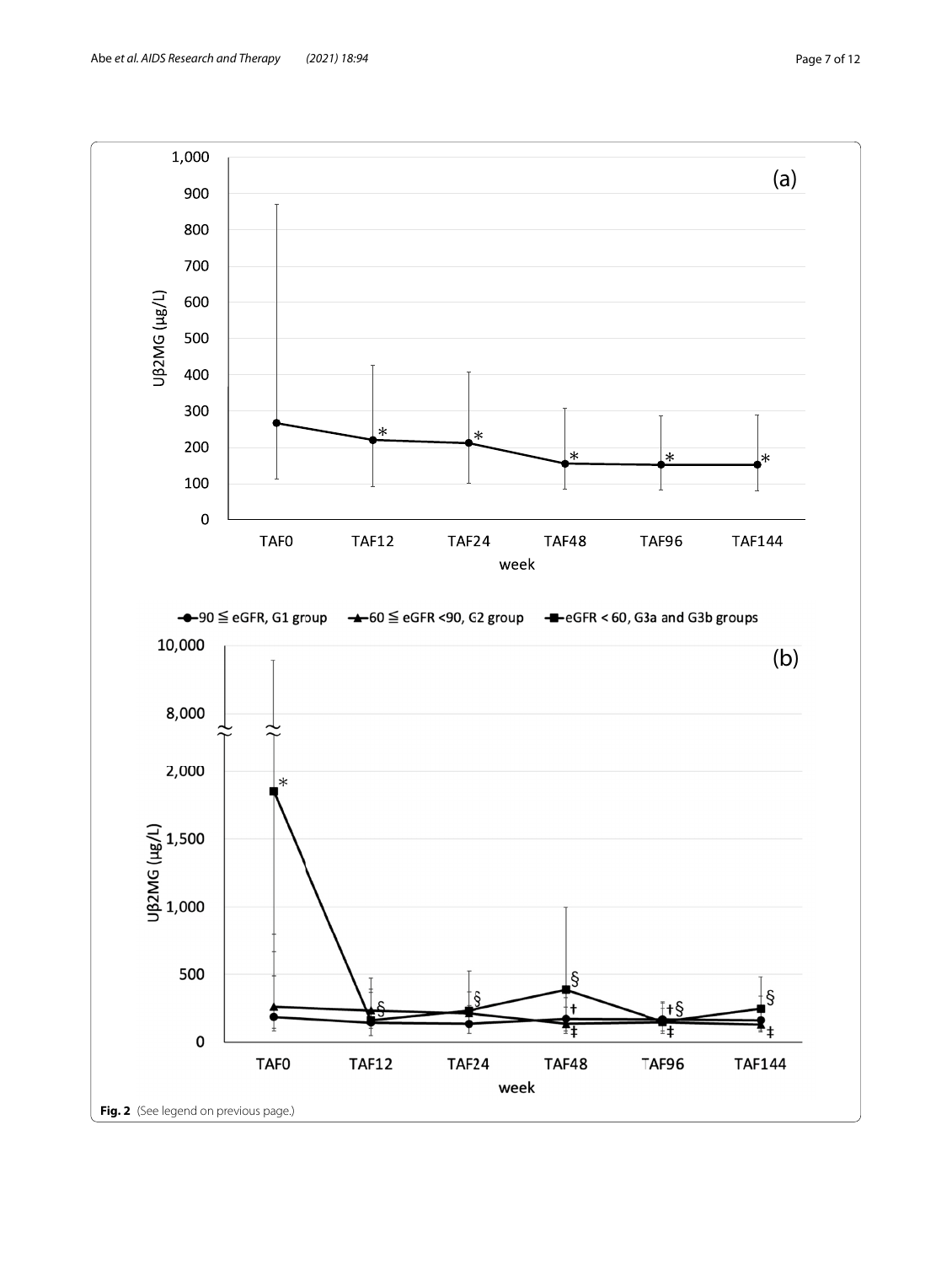## **Changes in BMI and TG**

The changes in BMI are shown in Fig. [3](#page-8-0)A. The mean BMI increased significantly from  $22.2 \pm 0.4$  kg/m<sup>2</sup> to  $23.8 \pm 0.4$  kg/m<sup>2</sup> from TDF0 to TAF0 (mean difference =  $-1.48 \text{ kg/m}^2$ , 95% confidence interval =  $-2.16$ to  $-0.78$ , p<0.0001). BMI continued to increase after the start of TAF treatment and increased even more significantly to  $24.5 \pm 0.4$  kg/m<sup>2</sup> at TAF48 (mean difference =  $0.55 \text{ kg/m}^2$ , 95% confidence interval =  $0.25 - 0.84$ ,  $p=0.0003$ ). There was a significant increase in BMI at TAF 96 (mean difference  $= 0.82 \text{ kg/m}^2$ , 95% confidence interval =  $0.39-1.25$ ,  $p = 0.0002$ ) and TAF 144 (mean difference =  $0.90 \text{ kg/m}^2$ , 95% confidence interval =  $0.50-$ 1.30,  $p < 0.0001$ ), but the mean BMI at TAF 144 was  $24.8 \pm 0.4$  kg/m<sup>2</sup>, which was within the normal range for Japanese individuals [\[20\]](#page-10-19). Changes in TG are shown in Fig. [3](#page-8-0)B. During the period of taking TDF, the mean TG decreased from  $190 \pm 17$  mg/dL to  $170 \pm 13$  mg/ dL after the start of TDF and up to TAF0 (mean diference=6.0  $\mu$ g/L, 95% confidence interval=−34.3–46.3,  $p=0.62$ ). However, at week 48 after the switch from TDF to TAF, there was a signifcant increase in TG to  $220 \pm 25$  mg/dL (mean difference=49.9  $\mu$ g/L, 95% confidence interval =  $7.2-92.7$ ,  $p=0.011$ ), whereas at TAF96 (mean difference= $25.3 \mu g/L$ , 95% confidence interval =  $-8.0-58.7$ , p = 0.067) and TAF144 (mean difference=10.8  $\mu$ g/L, 95% confidence interval=−21.0–42.6,  $p=0.25$ ), TG values decreased to the extent that they were not signifcantly diferent from those at TDF0.

# **Factors associated with changes in eGFR from TAF0 to TAF144**

Table [2](#page-9-0) shows the predicted results of factors that afect the change in eGFR up to 144 weeks after switching from TDF to TAF. At 144 weeks after switching from taking TDF to TAF, the factors that showed a significant decrease of 10 mL/min/1.73  $m<sup>2</sup>$  or more in the diference in eGFR from TAF0 to TAF144 were eGFR (odds ratio=1.15, 95% confidence interval=1.06–1.25,  $p < 0.0001$ ) and weight (odds ratio = 1.14, 95% confidence interval =  $1.02-1.27$ , p = 0.007) at the start of TAF.

# **Discussion**

In Japanese HIV-1-positive patients, a long time after switching from TDF to TAF, Uβ2MG signifcantly improved, but eGFR showed a signifcant decrease at 144 weeks. BMI increased moderately within the normal range. TG reached its highest value at 48 weeks but did not show a signifcant diference from the TDF0 or TAF0 value at 144 weeks.

Although patients in this study switched to TAF from the start of TDF, a pooled analysis of 26 trials by Gupta et al. compared renal function assessments between TAF-based and TDF-based regimens in virally suppressed HIV-infected patients at initiation of untreated antiretroviral therapy and at regimen change. The results pointed to a lesser decrease in median creatinine clearance in the TAF group compared to the TDF group (difference in least squares mean 6.0 mL/min,  $p \le 0.001$  for week 96) [\[24](#page-10-23)].

In order to confrm the trend of eGFR in detail, the patients in this study were divided into three groups according to their eGFR values at the time of switching to TAF according to the published eGFR classifcation. In the G1 group, with high eGFR, eGFR continued to decrease after switching from TDF to TAF and had signifcantly decreased by 24 weeks. In the G2 group, with moderate eGFR, there was a temporary recovery of eGFR. In the G3a and G3b groups, with low eGFR, eGFR started increasing signifcantly 12 weeks after switching to TAF, and there was no signifcant decline from baseline by 144 weeks. In a prospective cohort study by Surial et al., by 18 months after switching from TDF to TAF, eGFR was associated with a decrease in eGFR of  $-1.7$  mL/min (95% confidence interval =  $-2.7$  to  $-0.8$ ) in patients with a baseline eGFR of 90 mL/min or greater and It was associated with an increase of 1.5 mL/min (95% confidence interval  $=$  0.5–2.5) in patients with a baseline eGFR of 60 to 89 mL/min and 4.1 mL/min (95% confidence interval =  $1.6-6.6$ ) in patients with an eGFR of less than 60 mL/min [\[25\]](#page-11-0). Furthermore, Yoshino et al. reported the recovery of 3 groups of Japanese HIV-positive patients who had decreased eGFR due to taking TDF and discontinued TDF. Among them, the median value of eGFR at the time of the switch was higher in the group that showed a worsening of eGFR even after discontinuation of TDF than in the recovery group and the mild recovery group  $[6]$  $[6]$ . These findings are consistent with our present progress report.

TDF is known to cause tubular damage, and Uβ2MG is recommended as a test marker for tubular damage [\[26](#page-11-1)]. In our study, as shown in Fig. [2](#page-5-0)A, there was a signifcant decrease 12 weeks after switching from TDF to TAF, and the decrease continued thereafter, suggesting that tubular damage was improved. In addition, we investigated the course of Uβ2MG by GFR class, as shown in Fig. [2B](#page-5-0). We found that Uβ2MG was higher only in the G3a and G3b groups, in which it was signifcantly higher than that in the G1 and G2 groups. Although the decrease in eGFR by TDF is related to tubular damage, we suggest that changing to TAF will improve tubular damage but not lead to a rapid recovery of eGFR, but a certain recovery can be achieved.

In summary, we believe that switching from TDF to TAF is efective in preventing the decline in eGFR and tubular damage in the low-eGFR group (eGFR less than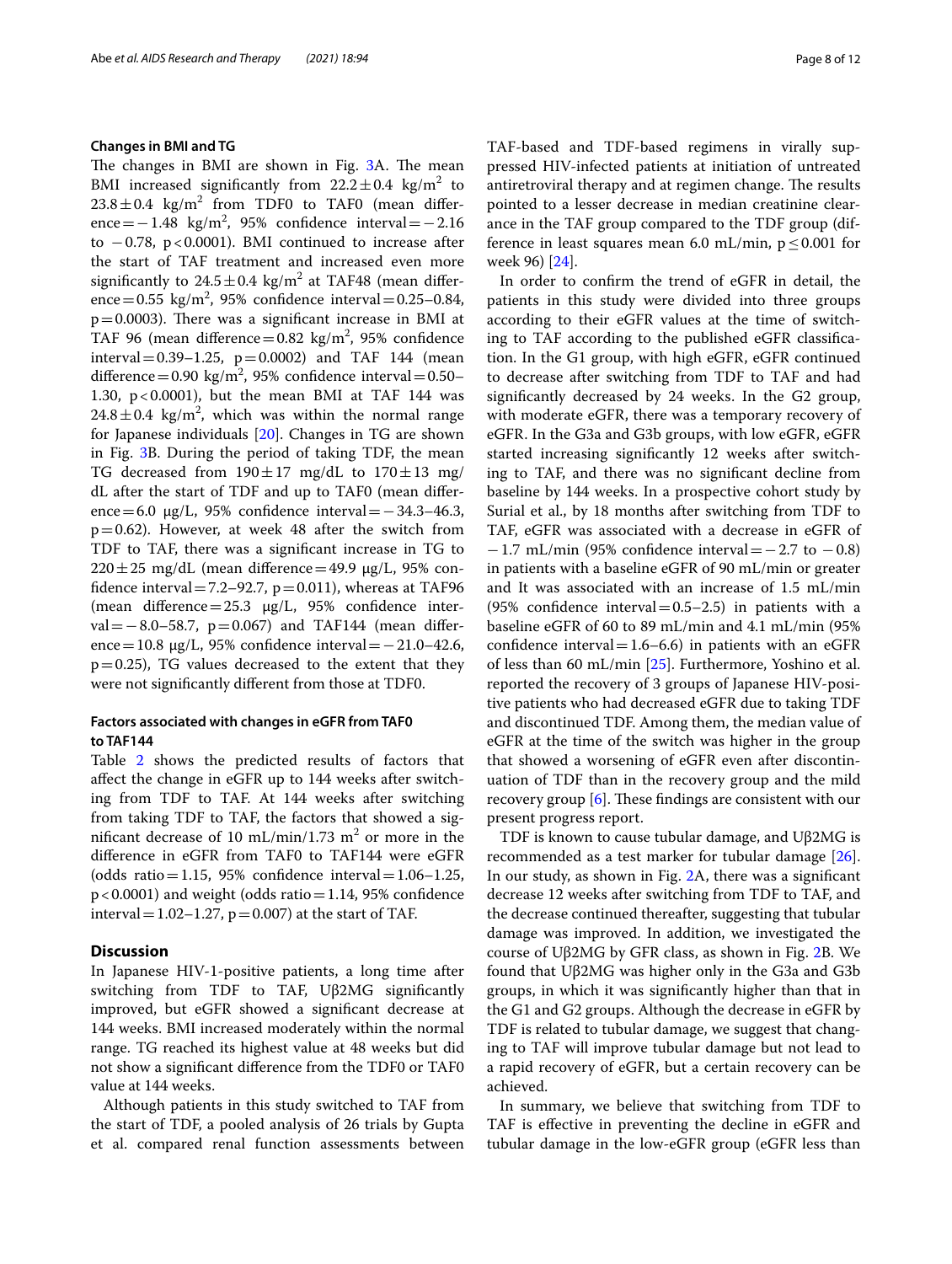



<span id="page-8-0"></span>a signifcant diference by the paired t-test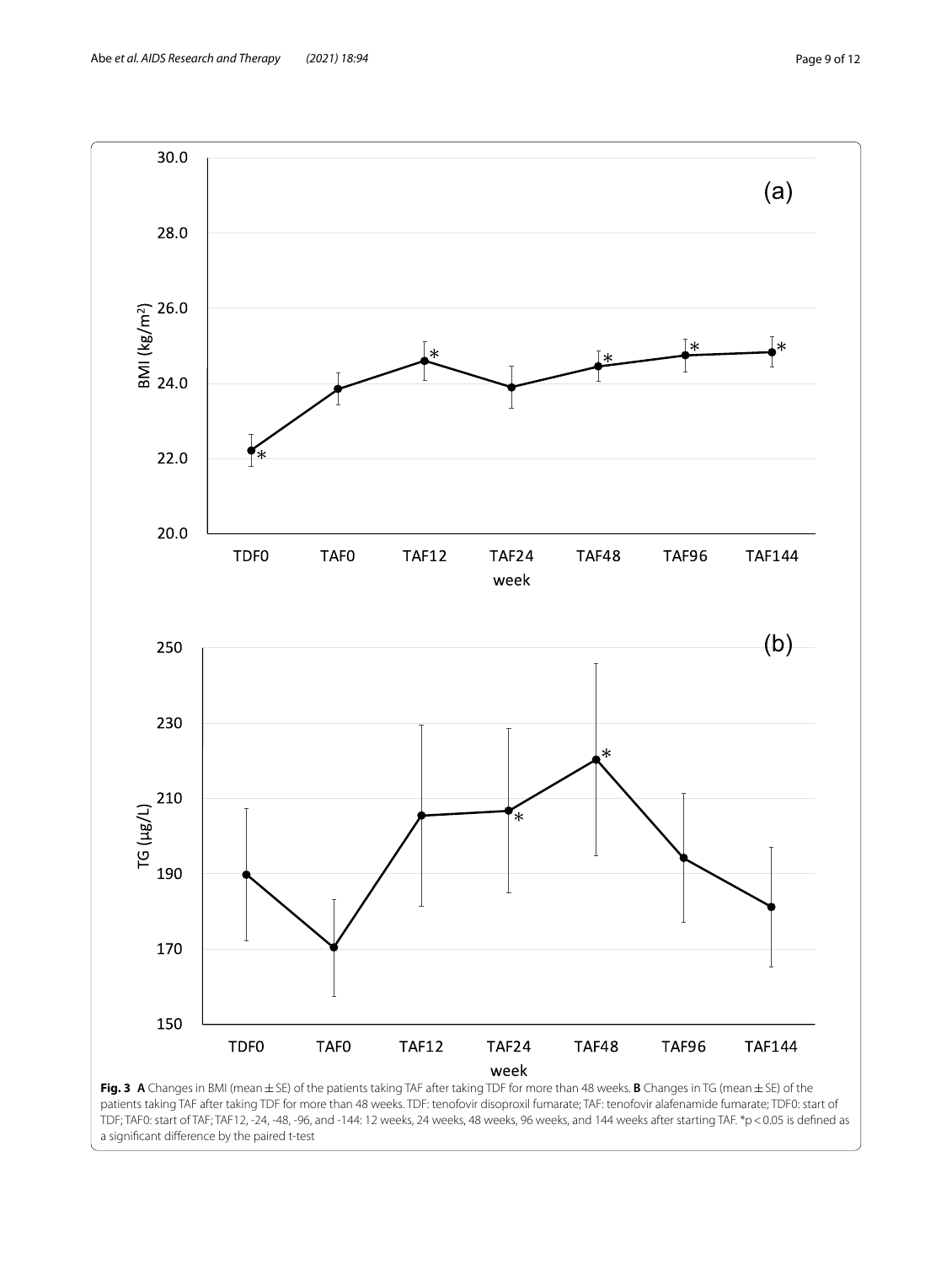<span id="page-9-0"></span>**Table 2** Results of a logistic regression analysis to predict factors associated with a decrease in eGFR of more than 10 mL/  $min/1.73 m<sup>2</sup>$  from TAF0 to TAF144

| Variable                       | Odds ratio | 95% confidence interval | p-value  |
|--------------------------------|------------|-------------------------|----------|
| $\overline{P}$ GFR             | 1.15       | $1.06 - 1.25$           | < 0.0001 |
| Uß2MG                          | 1.00       | $1.00 - 1.00$           | 0.77     |
| body weight                    | 1.14       | $1.02 - 1.27$           | 0.01     |
| TG                             | 0.99       | $0.99 - 1.00$           | 0.25     |
| Age                            | 1.01       | $0.91 - 1.12$           | 0.90     |
| Sex, male                      | 0.13       | 0.00054-30.03           | 0.45     |
| TDF duration                   | 0.32       | $0.0027 - 36.98$        | 0.63     |
| Third agent<br>class drug, DTG | 1.02       | 0.099-10.58             | 0.99     |

*eGFR* estimated glomerular fltration rate, *Uβ2MG* urinary β2-microglobulin, *TG* triglyceride, *TDF* tenofovir disoproxil fumarate, *DTG* dolutegravir

Variable at TAF0

Statistically signifcant p values are written in italics

60 mL/min/1.73 m<sup>2</sup>). However, in the group with an eGFR of 60 mL/min/1.73  $m^2$  or higher, the eGFR was signifcantly reduced by continuing to take TAF for a long period of time, though the extent of the decrease was not clear from the data in this study. We think it will be important to confrm the situation at 192 weeks and 240 weeks in the future.

In recent years, there have been many reports of weight gain and abnormal lipid metabolism associated with taking TAF [\[27](#page-11-2)[–29\]](#page-11-3). In a report by Kuo et al. in Taiwanese HIV-positive individuals, another Asian ethnicity, signifcant weight gain and an increase in TG were observed at 48 weeks after switching from non-integrase inhibitorbased antiretroviral therapy to coformulated elvitegravir/cobicistat/emtricitabine/tenofovir alafenamide [\[30](#page-11-4)]. Therefore, in this study, we fixed the third agent class drugs and confrmed the changes in BMI and TG after switching from TDF to TAF. BMI showed a signifcant increase 12 weeks after switching from TDF to TAF but was within the normal range for Japanese people. TG was highest at TAF48 but declined thereafter and was not signifcantly diferent from baseline at TAF96 or TAF144. We believe that the reason for these fndings is that information on weight gain and abnormalities in lipid metabolism caused by several anti-HIV drugs has been given to patients, and guidance on diet has been implemented during patient visits. Therefore, we consider that it is possible to prevent weight gain and abnormalities in lipid metabolism through an appropriate diet, even if the patient is taking TAF, but this is difficult to track and control in real-world settings.

To predict the factors associated with the change in eGFR after taking TAF, we performed logistic regression analysis using the variables shown in Table [2,](#page-9-0) with

a decrease in eGFR difference of 10 mL/min/1.73 m<sup>2</sup> or more from TAF0 to TAF144 as the objective variable. Turner et al. reported that the factor associated with the change in eGFR from before to after the switch from TDF to TAF was pre-switch eGFR [\[31\]](#page-11-5). However, in our longterm follow-up after switching from TDF to TAF, eGFR  $(p<0.0001)$  and body weight  $(p=0.01)$  at start of TAF were signifcantly associated with the objective variable. Kawamoto et al. [[17\]](#page-10-16) and Nomura et al. [[18](#page-10-17)] reported that an increase in BMI was associated with a decrease in eGFR in Japanese patients with CKD. Although the subjects in this study were Japanese HIV-1-positive individuals without CKD, the association of body weight as a predictor of a decrease of more than 10 mL/min/1.73 m<sup>2</sup> in the diference in eGFR from TAF0 to TAF144 is consistent with the results of previous studies. We address on the possibility that increased body weight due to the use of TAF may result in a decrease in eGFR.

This study was conducted at a single institution with a small sample size of only Japanese subjects, which are the main limitations of the study. However, this study design is a result of strict regulations and the elimination of missing survey items. We are the frst to present the actual eGFR values of Japanese HIV-1-positive patients taking TDF for longer than 48 weeks and then continuing to take TAF for 144 weeks. We also detailed the course of eGFR trends up to 144 weeks after switching from TDF to TAF and predicted the factors afecting the diference from baseline after 144 weeks of taking TAF. This study also provides new details on other renal functions, such as the status of tubular damage as indicated by Uβ2MG, after the transition from baseline to 144 weeks of taking TAF. Furthermore, since there are few reports on BMI and TG after long-term use of TAF in Japanese individuals, these factors were also investigated.

Switching from TDF to TAF shows improvement in HIV-1-positive patients with impaired renal function, but continuous monitoring of renal function from all aspects is necessary for long-term use of TAF.

# **Conclusions**

In this study, it was confrmed that switching to TAF was efective for Japanese HIV-1-positive patients who had been taking TDF for a long period of time and had a reduced eGFR. It was also found that the transition status depended on the eGFR at the time of switch. Since HIV-1-positive patients in Japan are expected to continue taking TAF for a long time, renal function and body weight should be carefully monitored.

#### **Abbreviations**

TDF: Tenofovir disoproxil fumarate; HIV: Human immunodefciency virus; NRTI: Nucleoside reverse transcriptase inhibitors; TFV: Tenofovir; TAF: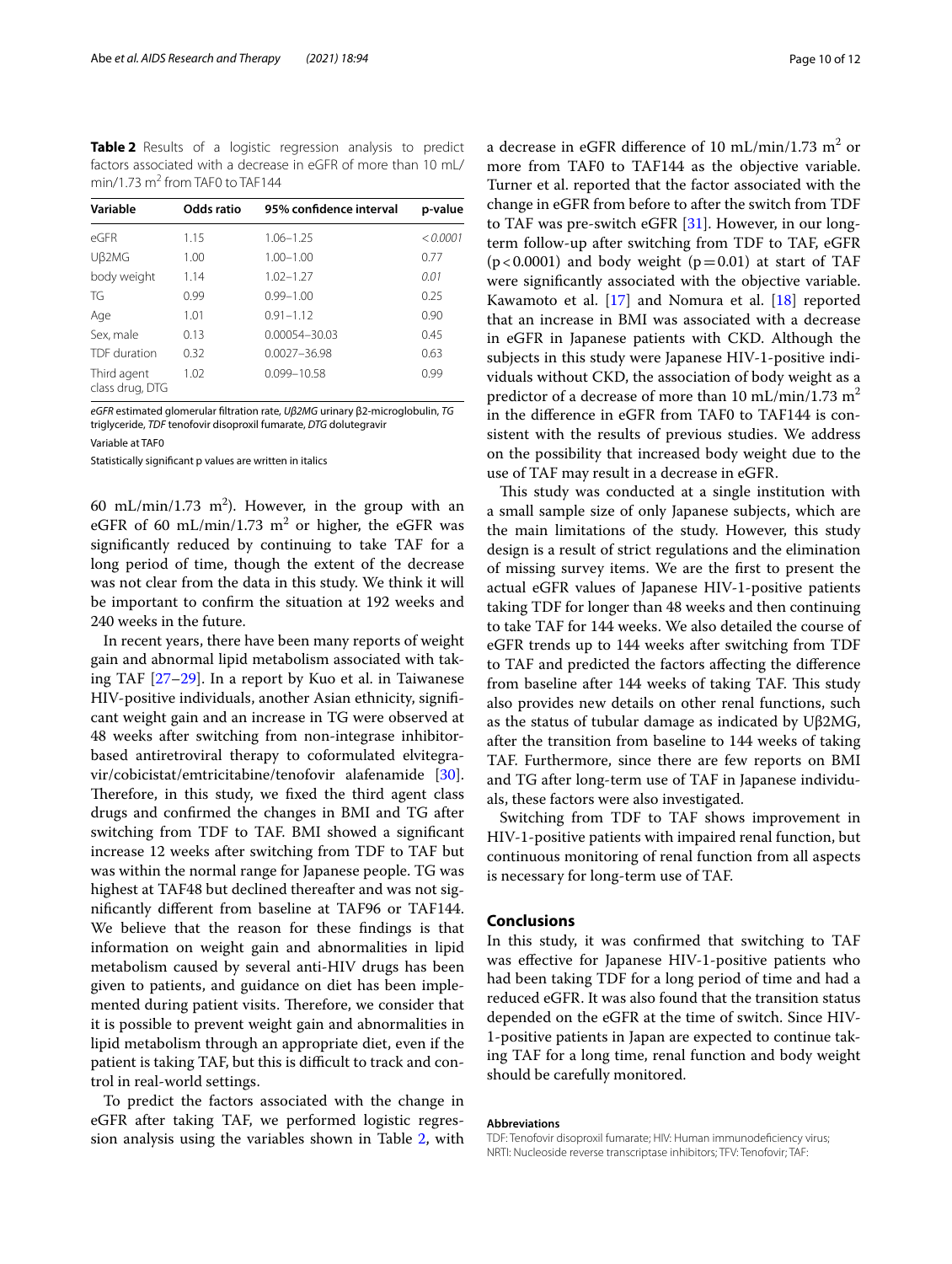Tenofovir alafenamide fumarate; BMI: Body mass index; eGFR: Estimated glomerular fltration rate; EFV: Efavirenz; FTC: Emtricitabine; Uβ2MG: Urinary β2-microglobulin; NNRTI: Non-nucleoside reverse transcriptase inhibitors; PI: Protease inhibitors; INSTI: Integrase strand transfer inhibitor; LT: Low dose tablet (10 mg); HT: High dose tablet (25 mg); HIV-1 RNA: Viral load of HIV-1 ribonucleic acid; CD4: Cluster of diferentiation 4; UP: Urine protein; BUN: Blood urea nitrogen; TG: Triglyceride; HDL: High-density lipoprotein; LDL: Lowdensity lipoprotein; eGFR<sub>CG</sub>: Estimated glomerular filtration rate calculated using the Cockcroft–Gault equation; CKD: Chronic Kidney Disease; G1, G2, G3a, G3b, G4 and G5: GFR classifcation; TDF0: The time of starting antiretroviral therapy including TDF; TAF0: The time of change from TDF to TAF; TAF12, -24, -48, -96 and -144: 12 Weeks, 24 weeks, 48 weeks, 96 weeks and 144 weeks after starting TAF.

#### **Acknowledgements**

We would like to express our gratitude to the late Dr. Isao Sato and his staff, who founded the Department of Internal Medicine No. 5 at Sendai Medical Center; the staff of the Pharmacy Department at Sendai Medical Center; and the staff of our laboratory at the Graduate School of Pharmaceutical Sciences, Tohoku University, especially Dr. Emiko Sato and Akiyo Sekimoto, for their support in conducting this study.

#### **Authors' contributions**

KA accumulated, analyzed and interpreted the patient data and was a major contributor to writing the manuscript. TO reconfrmed the statistical analysis and the overall structure of the manuscript. HS and NT reviewed the entire manuscript and provided guidance on the content. All authors read and approved the fnal manuscript.

#### **Funding**

We received funding from the National Hospital Organization Sendai Medical Center for the purchase of statistical analysis software and publication costs.

#### **Availability of data and materials**

All data generated or analyzed during this study are included in this published article.

## **Declarations**

#### **Ethics approval and consent to participate**

This study was approved by the Clinical Research Department and the Human Research Ethics Committee of National Hospital Organization Sendai Medical Center and is registered under No. 31-93 and C31-86.

#### **Consent for publication**

Not applicable.

## **Competing interests**

The authors declare that they have no competing interests.

#### **Author details**

<sup>1</sup> Division of Clinical Pharmacology and Therapeutics, Graduate School of Pharmaceutical Sciences, Tohoku University, Sendai, Japan. <sup>2</sup> Department of Pharmacy, National Hospital Organization Sendai Medical Center, 2-11-12 Miyagino, Miyagino-ku, Sendai, Miyagi 983-8520, Japan. <sup>3</sup>Department of Pharmaceutical Sciences, Tohoku University Hospital, Sendai, Japan. 4 Department of Infectious Diseases, National Hospital Organization Sendai Medical Center, Sendai, Japan. <sup>5</sup>JR Sendai Hospital, Sendai, Japan.

#### Received: 21 February 2021 Accepted: 26 November 2021 Published online: 07 December 2021

#### **References**

- <span id="page-10-0"></span>1. World Health Organization. Interim guidelines on HIV/AIDS*.* 2018. [https://](https://apps.who.int/iris/bitstream/handle/10665/277395/WHO-CDS-HIV-18.51-eng.pdf) [apps.who.int/iris/bitstream/handle/10665/277395/WHO-CDS-HIV-18.51](https://apps.who.int/iris/bitstream/handle/10665/277395/WHO-CDS-HIV-18.51-eng.pdf) [eng.pdf.](https://apps.who.int/iris/bitstream/handle/10665/277395/WHO-CDS-HIV-18.51-eng.pdf) Revised on October, 2021.
- <span id="page-10-1"></span>2. U.S. Department of Health & Human Services. Guidelines for the use of antiretroviral agents in adults and adolescents with HIV. 2021. [https://](https://clinicalinfo.hiv.gov/sites/default/files/guidelines/documents/AdultandAdolescentGL.pdf)

[clinicalinfo.hiv.gov/sites/default/fles/guidelines/documents/Adult](https://clinicalinfo.hiv.gov/sites/default/files/guidelines/documents/AdultandAdolescentGL.pdf) [andAdolescentGL.pdf](https://clinicalinfo.hiv.gov/sites/default/files/guidelines/documents/AdultandAdolescentGL.pdf). Revised on October, 2021.

- <span id="page-10-2"></span>3. European AIDS Clinical Society. Guidelines version 11.0. 2021. [https://](https://www.eacsociety.org/media/final2021eacsguidelinesv11.0_oct2021.pdf) [www.eacsociety.org/media/fnal2021eacsguidelinesv11.0\\_oct2021.pdf](https://www.eacsociety.org/media/final2021eacsguidelinesv11.0_oct2021.pdf). Revised on October, 2021.
- <span id="page-10-3"></span>4. Casado JL, del Rey JM, Bañón S, et al. Changes in kidney function and in the rate of tubular dysfunction after tenofovir withdrawal or continuation in HIV-infected patients. JAIDS. 2016;72:416–22.
- <span id="page-10-4"></span>5. Nishijima T, Kawasaki Y, Tanaka N, et al. Long-term exposure to tenofovir continuously decrease renal function in HIV-1-infected patients with low body weight: results from 10 years of follow-up. AIDS. 2014;28:1903–10.
- <span id="page-10-5"></span>6. Yoshino M, Yagura H, Kushida H, et al. Assessing recovery of renal function after tenofovir disoproxil fumarate discontinuation. J Infect Chemother. 2011;18:169–74.
- <span id="page-10-6"></span>7. Herlitz LC, Mohan S, Stokes MB, et al. Tenofovir nephrotoxicity: acute tubular necrosis with distinctive clinical, pathological, and mitochondrial abnormalities. Kidney Int. 2010;78:1171–7.
- <span id="page-10-7"></span>8. Ray AS, Cihlar T, Robinson KL, et al. Mechanism of active renal tubular efflux of tenofovir. Antimicrob Agents Chemother. 2006;50:3297-304.
- <span id="page-10-8"></span>9. Kohler JJ, Hosseini SH, Green E, et al. Tenofovir renal proximal tubular toxicity is regulated by OAT1 and MRP4 transporters. Lab Invest. 2011;91:852–8.
- <span id="page-10-9"></span>10. Hall AM, Hendry BM, Nitsch D, et al. Tenofovir-associated kidney toxicity in HIV-infected patients: a review of the evidence. Am J Kidney Dis. 2011;57:773–80.
- <span id="page-10-10"></span>11. Sax PE, Wohl D, Yin MT, et al. Tenofovir alafenamide versus tenofovir disoproxil fumarate, coformulated with elvitegravir, cobicistat, and emtricitabine, for initial treatment of HIV-1 infection: two randomised, double-blind, phase 3, non-inferiority trials. Lancet. 2015;385:2606–15.
- <span id="page-10-11"></span>12. Babusis D, Phan TK, Lee WA, et al. Mechanism for efective lymphoid cell and tissue loading following oral administration of nucleotide prodrug GS-7340. Mol Pharm. 2013;10:459–66.
- <span id="page-10-12"></span>13. Ruane PJ, DeJesus E, Berger D, et al. Antiviral activity, safety, and pharmacokinetics/pharmacodynamics of tenofovir alafenamide as 10-day monotherapy in HIV-1-positive adults. JAIDS. 2013;63:449–55.
- <span id="page-10-13"></span>14. Gallant JE, Daar ES, Raffi F, et al. Efficacy and safety of tenofovir alafenamide versus tenofovir disoproxil fumarate given as fxed-dose combinations containing emtricitabine as backbones for treatment of HIV-1 infection in virologically suppressed adults: a randomised, doubleblind, active-controlled phase 3 trial. Lancet HIV. 2016;3:e158–65.
- <span id="page-10-14"></span>15. The Japanese Ministry of Health, Labour and Welfare. The guidelines for the treatment of HIV infection. 2021. [https://www.haart-support.jp/](https://www.haart-support.jp/guideline.htm) [guideline.htm.](https://www.haart-support.jp/guideline.htm) Revised on October, 2021.
- <span id="page-10-15"></span>16. Schafer JJ, Sassa KN, O'Connor JR, et al. Changes in body mass index and atherosclerotic disease risk score after switching from tenofovir disoproxil fumarate to tenofovir alafenamide. Open Forum Infect Dis. 2019;6: ofz414. [https://doi.org/10.1093/ofd/ofz414.](https://doi.org/10.1093/ofid/ofz414)
- <span id="page-10-16"></span>17. Kawamoto R, Kohara K, Tabara Y, et al. An association between body mass index and estimated glomerular fltration rate. Hypertens Res. 2008;31:1559–64.
- <span id="page-10-17"></span>18. Nomura I, Kato J, Kitamura K. Association between body mass index and chronic kidney disease: a population-based, cross-sectional study of a Japanese community. Vasc Health Risk Manag. 2009;5:315–20.
- <span id="page-10-18"></span>19. Gallant JE, DeJesus E, Arribas JR, et al. Tenofovir DF, emtricitabine, and efavirenz vs. zidovudine, lamivudine, and efavirenz for HIV. N Engl J Med. 2006;354(3):251–60.
- <span id="page-10-19"></span>20. World Health Organization Western Pacifc Region. The Asia-Pacifc perspective: redefning obesity and its treatment. 2000. [https://apps.](https://apps.who.int/iris/handle/10665/206936) [who.int/iris/handle/10665/206936](https://apps.who.int/iris/handle/10665/206936). Revised on October, 2021.
- <span id="page-10-20"></span>21. The Japanese Society of Nephrology. CKD treatment guide 2018. Tokyo Igaku-sha, 2018. [https://cdn.jsn.or.jp/data/CKD2018.pdf.](https://cdn.jsn.or.jp/data/CKD2018.pdf) Revised on October, 2021.
- <span id="page-10-21"></span>22. Matsuo S, Imai E, Horio M, et al. Revised equations for estimated GFR from serum creatinine in Japan. Am J Kidney Dis. 2009;53:982–92.
- <span id="page-10-22"></span>23. National Kidney Foundation. KDIGO 2012 clinical practice guideline for the evaluation and management of chronic kidney disease. Kidney Int Suppl. 2013;3:5–14.
- <span id="page-10-23"></span>24. Gupta SK, Post FA, Arribas JR, et al. Renal safety of tenofovir alafenamide vs. tenofovir disoproxil fumarate: a pooled analysis of 26 clinical trials. AIDS. 2019;33(9):1455–65.